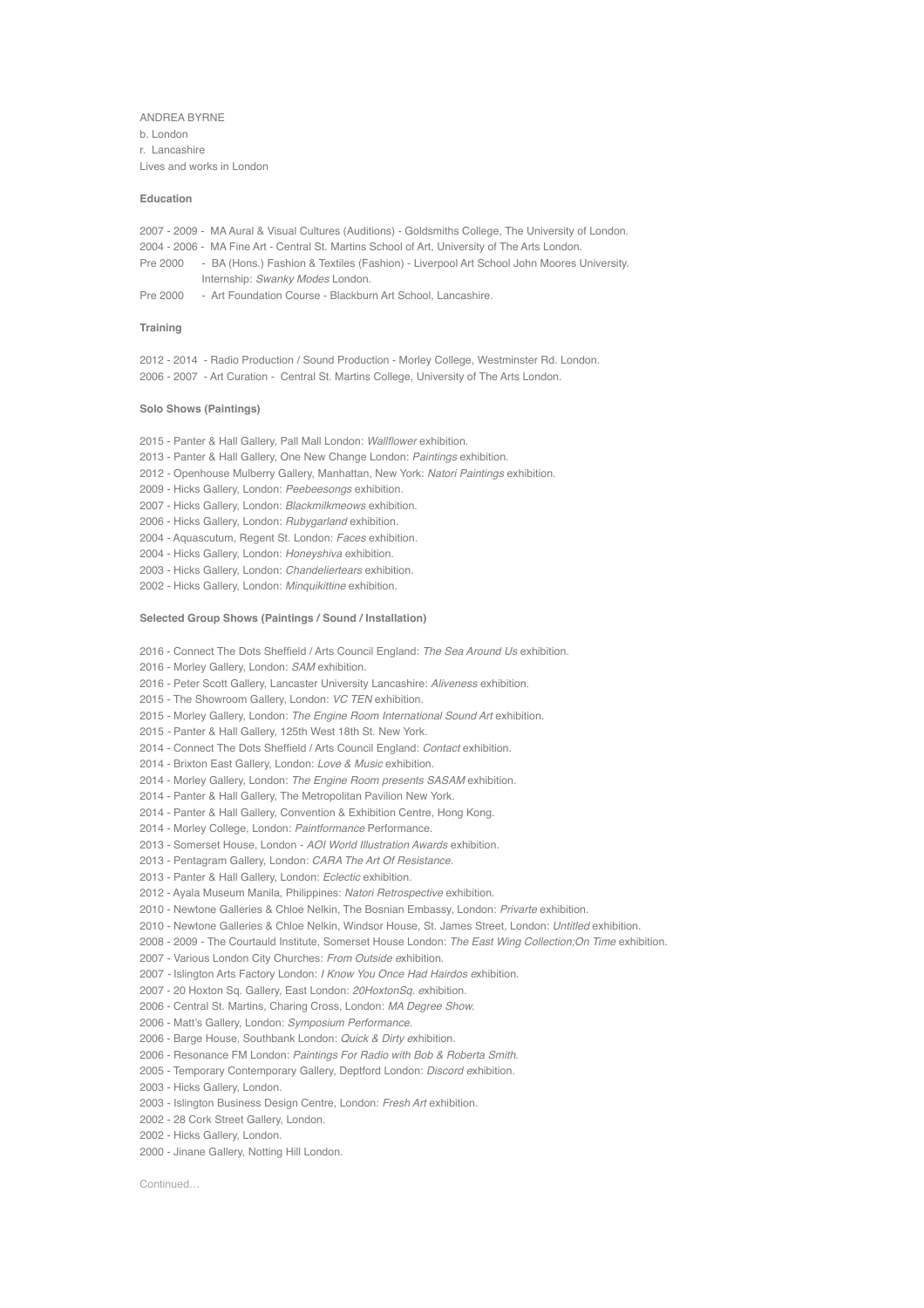# **Awards & Selections**

2016 **- Connect The Dots Sheffield / Arts Council England:** *The Sea Around Us* **exhibition** (Selected & Commissioned) Commissioned work: *Jenny Tail's* (2016) Selected work: *Shiver* (2014) / *Betwixt* (2015) Selectors: Abdullah Al-Wali / Evelyn Albrow / Connect The Dots. 2016 - **Morley Gallery London:** *SAM* **exhibition** (Selected Guest Artist) Selected guest artist work: *Twinkle* (2015) Selectors: Camilo Salazar / Jane Hartnell. 2016 - **Peter Scott Gallery, Lancaster University Lancashire:** *Aliveness* **exhibition** Selected work: *Ladies & Gents* (2014) / *Nightgreen* (2015) / *Haunted* (2014) / *Loss* (2014*) / Shiver* (2014) / *Domestic* (2015) Selector: Richard Smith. 2015 - **BASCA** *British Authors Songwriters Composers Award in Sonic Art* (Nominated) Selected work: *Twinkle* (2015) Selectors: The BASCA jury including Mira Calix, Aura Satz, Jessica Cottis, Simon Emmerson and Sally Beamish. 2015 - **Mary Anne Hobbs BBC 6 Music's:** *Art Is Everywhere* **event** (Selected & Commissioned) Commissioned work: *Betwixt* (2015) Selector: Mary Anne Hobbs. 2015 - **Mary Anne Hobbs BBC 6 Music's:** *Art Is Everywhere* **event** (Selected & Commissioned) Commissioned work: *Between* (2015) Selector: Mary Anne Hobbs. 2015 - **The Showroom Gallery, London:** *VC 10* **exhibition** (Selected) Selected work: *Twinkle* (2015) / *Hush Hush Cecilia* (2014) Selectors: Professor Gavin Butt / The Goldsmiths Visual Cultures Society / University of London Visual Cultures Department. 2015 - *The Engine Room International Sound Art Award ,* **Morley Gallery London** (Winner) Selected work: *Twinkle* (2015) Selectors: Mira Calix / Ray Lee / Professor Simon Emmerson. 2015 - *The Janek Schaefer Sound Art Award,* **Morley Gallery London** (Winner) Selected work: *Hush Hush Cecilia* (2014) Selector: Janek Schaefer. 2015 - *The Engine Room International Sound Art* **exhibition, Morley Gallery London** (Selected) Selected work: *Hush Hush Cecilia* (2014) Selectors: Mira Calix / Ray Lee / Professor Simon Emmerson / Camilo Salazar / Jane Hartwell. 2015 - *The Engine Room International Sound Art e***xhibition***,* **Morley Gallery London** (Selected) Selected work: *Twinkle* (2015) Selectors: Mira Calix / Ray Lee / Professor Simon Emmerson / Camilo Salazar / Jane Hartwell. 2014 - **Connect The Dots Sheffield / Arts Council England:** *Contact* **exhibition** (Selected) Selected work: *Teller* (2014) / *What's Left Behind* (2014) / *Figure 1* (2014) Selectors: Abdullah Al-Wali / Evelyn Albrow. 2014 - **Morley Gallery, London:** *The Engine Room presents SASAM* **exhibition** Selected work: *Teller* (2014) / Ladies & Gents (2014) / *The Dead* i-iv (2014) Selector: Camilo Salazar. 2013 - **Somerset House London -** *AOI World Illustration Awards* **exhibition; Book Cover 2013 Award** (Shortlisted & Exhibited) 2008 - **The East Wing Collection:** *On Time* **exhibition: The Courtauld Institute, Somerset House, London** (Selected) Selected works: *Visited i / ii / iii / IV / V* (2007) Selectors: The East Wing Committee, The Courtauld Institute London. 2007 - **Hoxton Square Gallery London:** *20HoxtonSquare Show* (Selected) Selected works: *Take* (2006) / *Crushed* (2007) / *Sole* (2006) */ Where Am I? (After Catherine Clement*)(2007) / *God Only Knows* (2007) Selectors: Alex Dellal / Adam Weymouth. 2006 - *Celeste Art Prize***, London** (Shortlisted & Exhibited) Shortlisted works: *Rosaria* (2005) Selectors: The Celeste Art Prize Panel, Goldsmiths University of London. 2003 - *AAF Artist Award,* **London** (Winner) 2002 - *AAF Artist Award,* **London** (Winner) 1988 - *The Guardian* **/** *IWS* **/** *Issey Miyake* **Fashion Illustrator Award, London** (Winner) Awarded to illustrate for the Guardian newspaper at Japanese Fashion Week, Tokyo Judges: Betty Jackson / Colin Barnes / Issey Miyake / Sally Brampton / Judy Rumbold / Brenda Polan / Terry Hennessey (IWS). 1984 - *DR The Fashion Business /* **Graduate Fashion Student Award, London Fashion Week** (Winner) Selected by DR The Fashion Business Magazine / The International Wool Secretariat. 1984 - *19 Magazine* **/ Young Designer of the Year Award** (Finalist) Judges: Betty Jackson / Ally Capellino / Professor Shelagh Brown.

Continued…